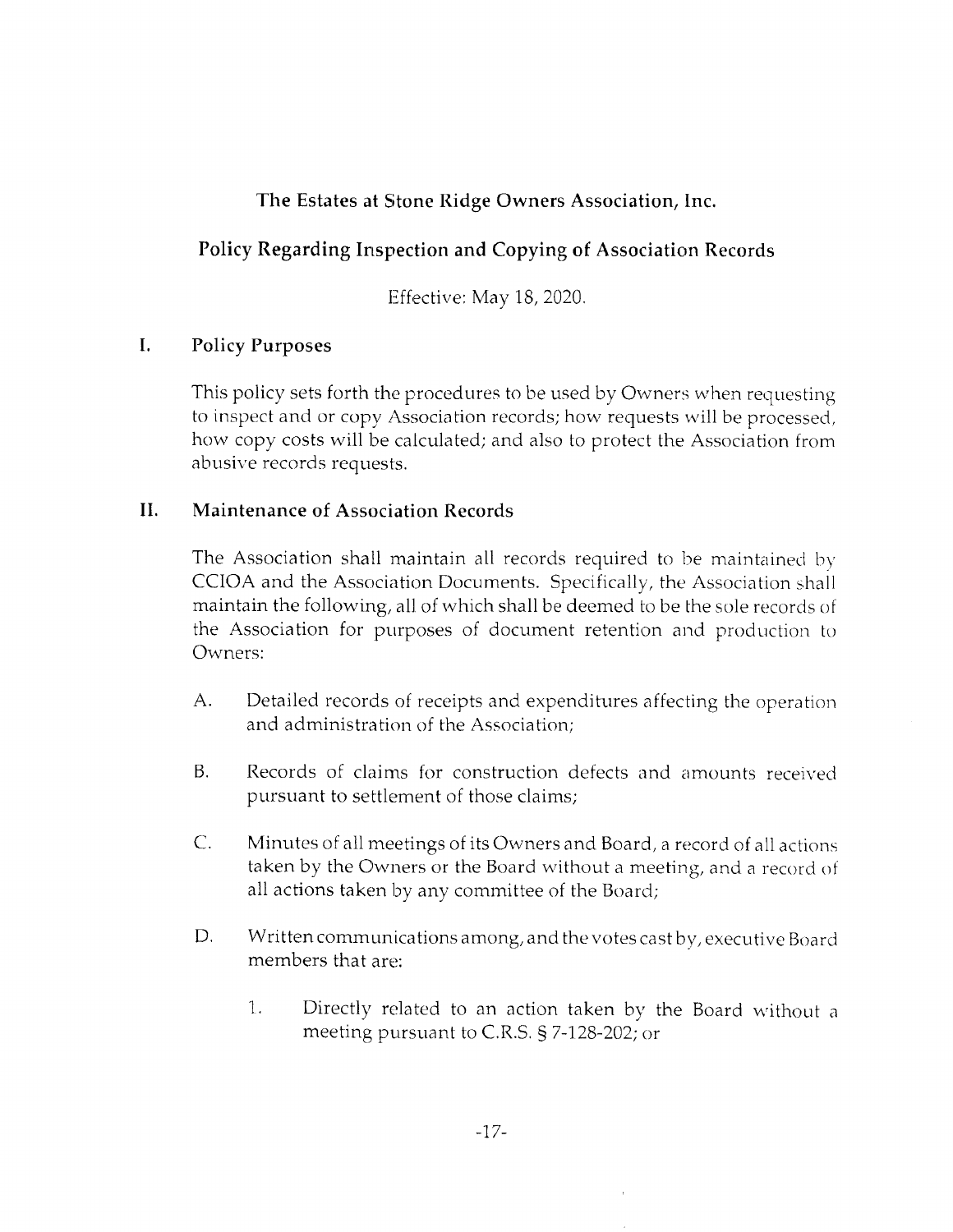- $2.$ Directly related to an action taken by the Board without a meeting pursuant to the Association's Bylaws;
- $E.$ The names of Owners in a form that permits preparation of a list of the names of all Owners and the physical mailing addresses at which the Association communicates with them, showing the number of votes each Owner is entitled to vote;
- $F_{\star}$ Its current declaration, covenants, bylaws, articles of incorporation, rules and regulations, responsible governance policies adopted pursuant to C.R.S. § 38-33.3-209.5, and other policies adopted by the Board;
- $G<sub>r</sub>$ Financial statements as described in C.R.S. § 7-136-106, for the past three  $(3)$  years and tax returns of the Association for the past seven  $(7)$ years, to the extent available;
- $H_{\cdot}$ A list of the names, electronic mail addresses, and physical mailing addresses of its current Board members and officers:
- $\mathbf{I}$ . Its most recent annual report delivered to the Secretary of State;
- $\mathbf{L}$ Financial records sufficiently detailed to enable the Association to comply with C.R.S. § 38-33.3-316(8), concerning statements of unpaid assessments;
- Κ. The Association's most recent Reserve Study, if any;
- L. Current written contracts to which the Association is a party and contracts for work performed for the Association within the immediately preceding two (2) years;
- M. Records of Board or committee actions to approve or deny any requests for design or architectural approval from Owners;
- N. Ballots, proxies, and other records related to voting by Owners for one (1) year after the election, action, or vote to which they relate;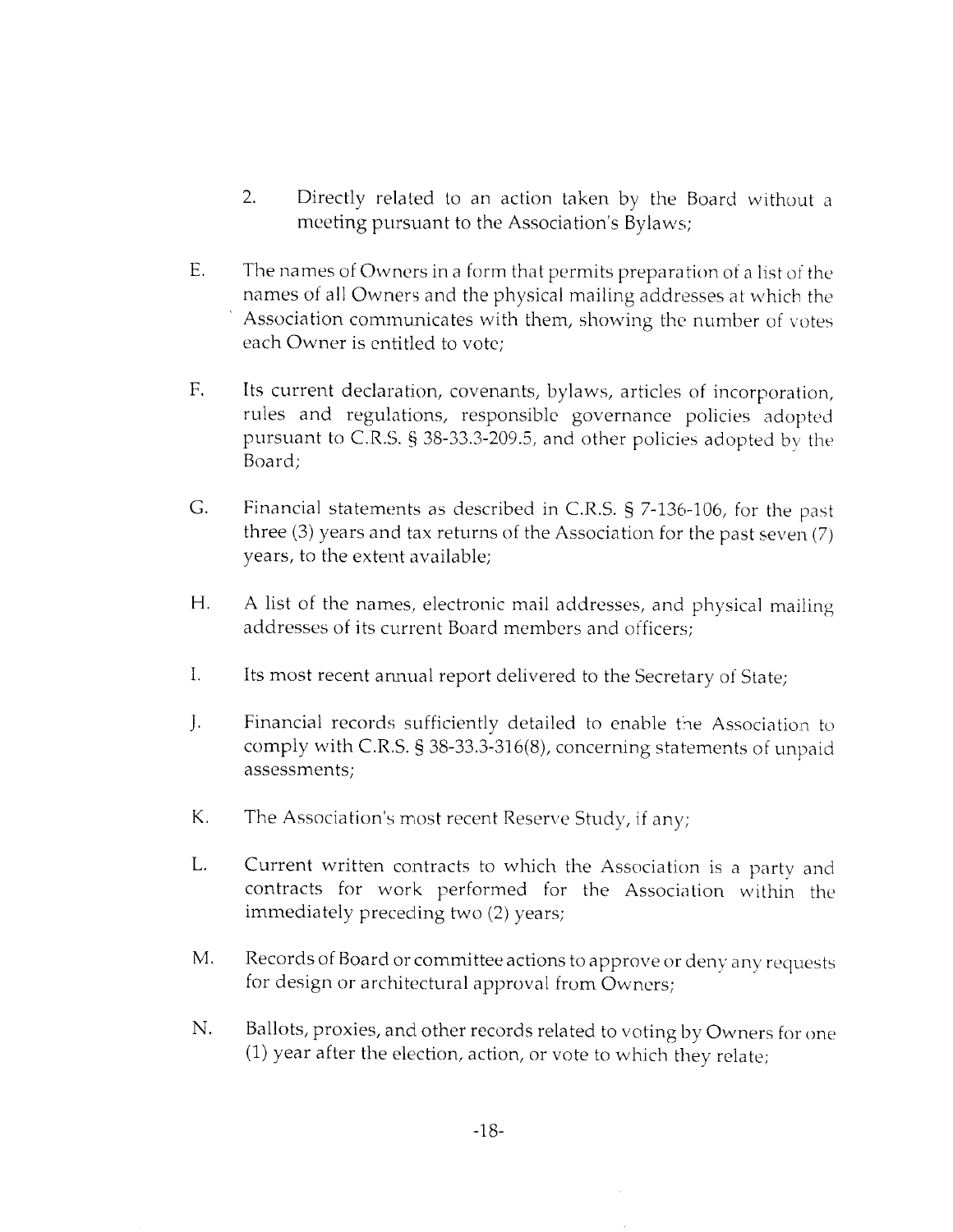- O. Resolutions adopted by its board of directors relating to the characteristics, qualifications, rights, limitations, and obligations of members or any class or category of members; and
- P. All written communications within the past three (3) vears to all Owners generally as owners.

#### Documents That May Be Withheld III.

The following records maintained by the Association may be withheld from inspection and copying to the extent that they are or concern:

- A. Architectural drawings, plans, and designs, unless released upon the written consent of the legal owner of the drawings, plans, or designs;
- B. Contracts, leases, bids, or records related to transactions to purchase or provide goods or services that are currently in or under negotiation;
- C. Communications with legal counsel that are otherwise protected by the attorney-client privilege or the attorney work product doctrine;
- D. Disclosure of information in violation of law;
- E. Records of an executive session of the Board; and
- F. Records of individual units other than those of the requesting owner.

#### Documents That Must Be Withheld TV.

The following records maintained by the Association are not subject to inspection and copying, and must be withheld, to the extent that they are or concern:

- Personnel, salary, or medical records relating to specific individuals; or A.
- Personal identification and account information of members, including bank account information, telephone numbers, electronic mail addresses, driver's license numbers, and social security numbers. B.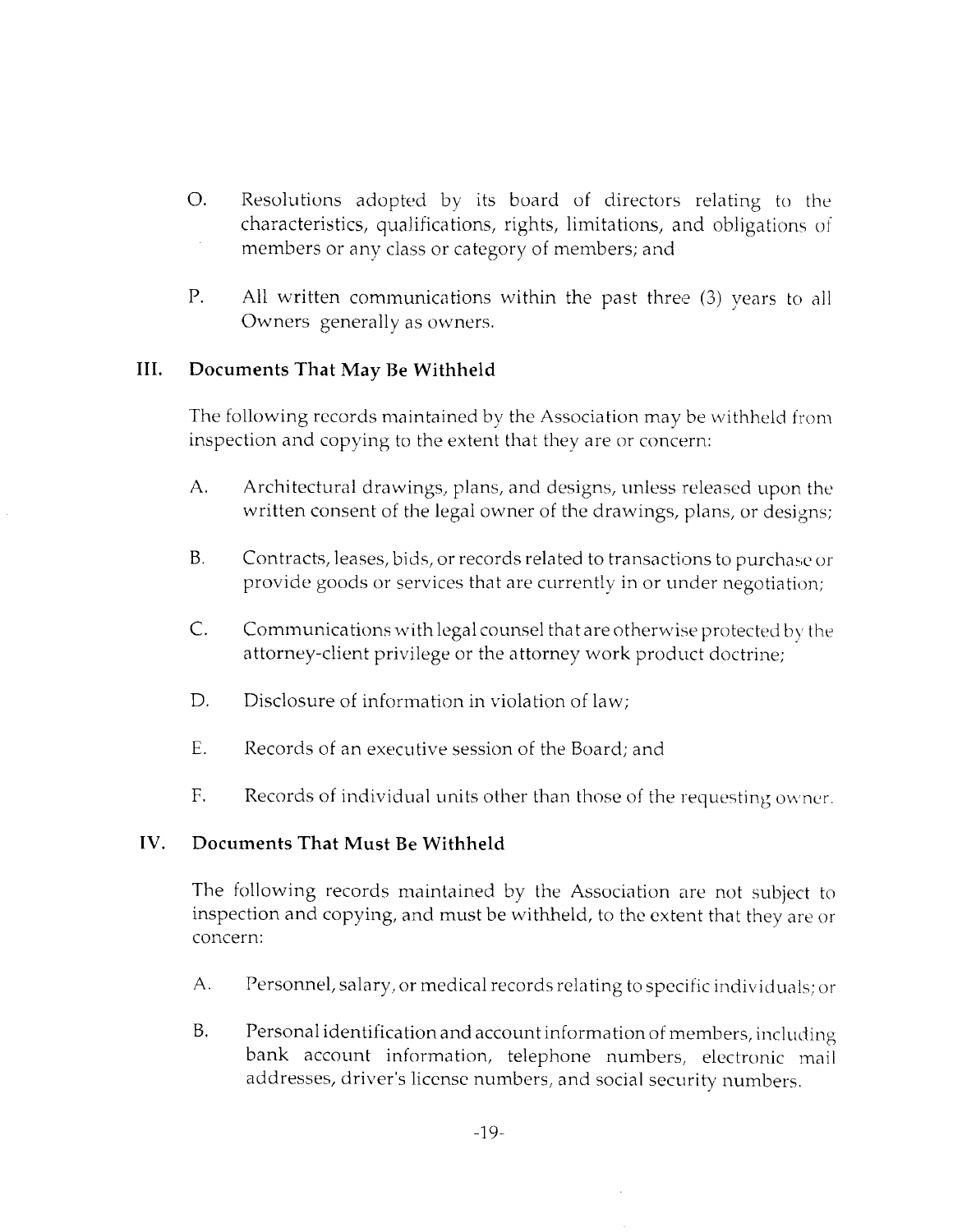### V. Procedure for Requesting Inspection and/or Copying of Records

- A. **Written Request.** Any Owner seeking to inspect or copy Association records shall submit a written request that includes:
	- 1. The requesting Owner's name, address, telephone number, and electronic mail address, if applicable;
	- $2.$ The date of the request;
	- 3. The purposes of the request;
	- 4. A description with reasonable particularity of the records being requested;
	- 5. Whether the Owner wishes to review the records at the Association's principal office, or if the Owner wishes to pay the Association's estimated cost of labor and material for production and reproduction of the records, and if so, whether he or she prefers to receive such copies by mail or through an electronic transmission, if available.
- **B.** Review of Request. Upon receipt of a written request, the Association's managing agent, or if none, the Association's Secretary shall review the request to determine whether the purpose of the request is proper; whether it describes the requested records with particularity; and whether the requested records are relevant to the purpose of the request.

#### $C$ . Production of Association Records for Inspection and, or, Copying.

- 1. Form of Records. The Association may maintain the required records in written or electronic form.
- 2. Delivery. The Association shall produce such documents that are requested for a proper purpose, described with particularity, and that are relevant to the purpose of the request, or provide a